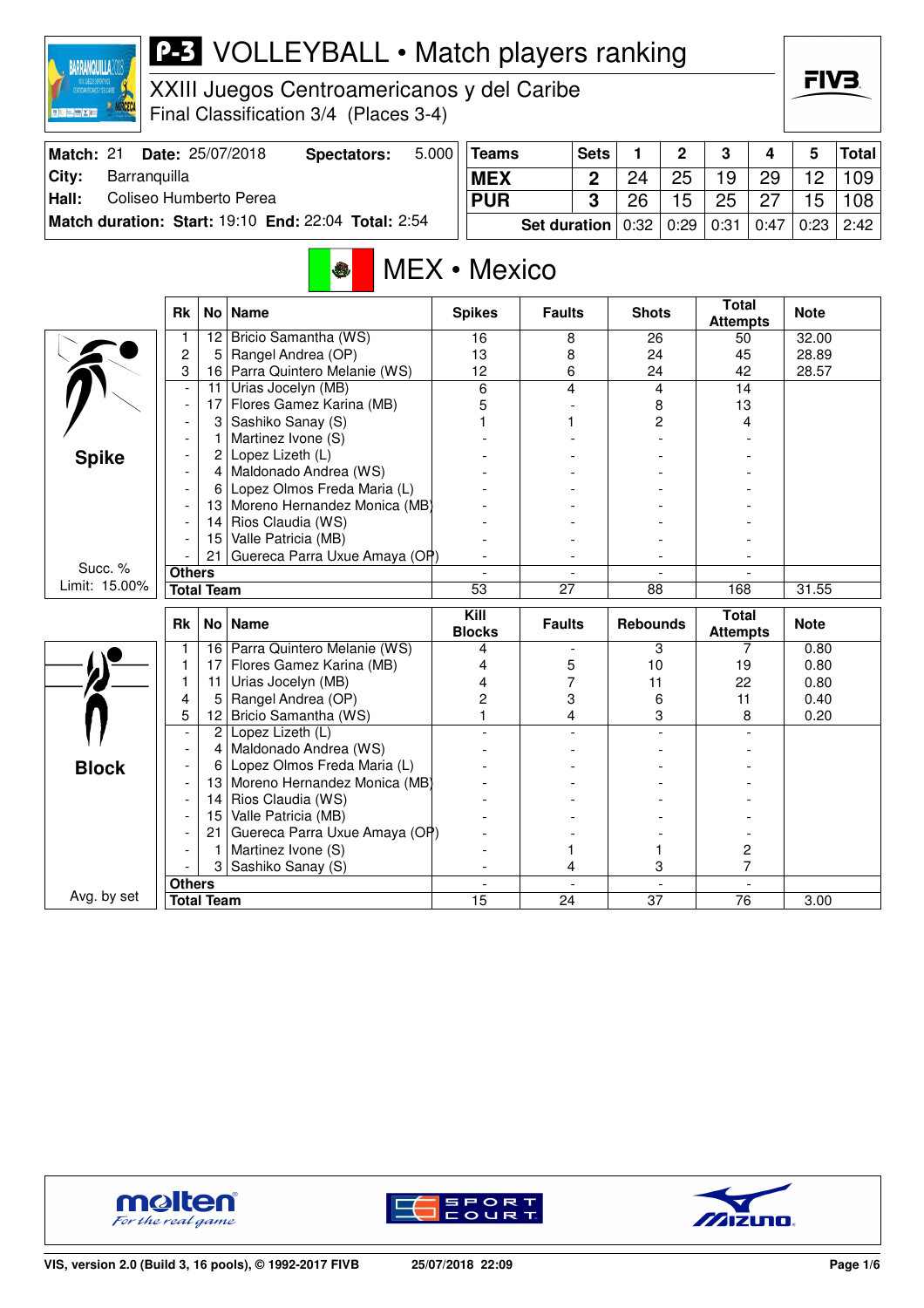| M                                    |                  |  |
|--------------------------------------|------------------|--|
| <b>CENTROANERICANOS Y DEL CARIBE</b> | MEROS DEPORTIVOS |  |
|                                      |                  |  |
| The                                  |                  |  |

## **P-3** VOLLEYBALL • Match players ranking

XXIII Juegos Centroamericanos y del Caribe Final Classification 3/4 (Places 3-4)

| Match: 21 | <b>Date: 25/07/2018</b>                             | Spectators: | 5.000 | <b>Teams</b>                                           | <b>Sets</b> |    | $\overline{\mathbf{2}}$ | $\mathbf{3}$ | 4  | 5                 | Total |
|-----------|-----------------------------------------------------|-------------|-------|--------------------------------------------------------|-------------|----|-------------------------|--------------|----|-------------------|-------|
| City:     | Barranquilla                                        |             |       | <b>MEX</b>                                             |             |    | 25                      | 19           | 29 | $12 \overline{ }$ | 109   |
| Hall:     | Coliseo Humberto Perea                              |             |       | <b>PUR</b>                                             |             | 26 | 15                      | -25          | 27 | 15                | 108   |
|           | Match duration: Start: 19:10 End: 22:04 Total: 2:54 |             |       | Set duration   0:32   0:29   0:31   0:47   0:23   2:42 |             |    |                         |              |    |                   |       |

# MEX • Mexico

|              | <b>Rk</b>                | No <sub>1</sub>   | <b>Name</b>                   | <b>Aces</b>     | <b>Faults</b>   | <b>Serve</b><br><b>Hits</b> | Total<br><b>Attempts</b>        | <b>Note</b> |
|--------------|--------------------------|-------------------|-------------------------------|-----------------|-----------------|-----------------------------|---------------------------------|-------------|
|              | 1                        |                   | 12 Bricio Samantha (WS)       | $\overline{c}$  | 7               | 13                          | 22                              | 0.40        |
|              | 2                        | 5                 | Rangel Andrea (OP)            | 1               | 3               | 15                          | 19                              | 0.20        |
|              |                          | 1                 | Martinez Ivone (S)            |                 |                 | 3                           | 3                               |             |
|              |                          | $\overline{c}$    | Lopez Lizeth (L)              |                 |                 |                             |                                 |             |
|              | $\overline{\phantom{a}}$ | 6                 | Lopez Olmos Freda Maria (L)   |                 |                 |                             |                                 |             |
|              |                          | 13                | Moreno Hernandez Monica (MB)  |                 |                 |                             |                                 |             |
|              | $\overline{\phantom{a}}$ | 14                | Rios Claudia (WS)             |                 |                 |                             |                                 |             |
| <b>Serve</b> | $\overline{\phantom{a}}$ | 15                | Valle Patricia (MB)           |                 |                 |                             |                                 |             |
|              |                          | 16                | Parra Quintero Melanie (WS)   |                 |                 | 13                          | 13                              |             |
|              | $\overline{\phantom{a}}$ | 21                | Guereca Parra Uxue Amaya (OP) |                 |                 | 6                           | 6                               |             |
|              |                          | 3                 | Sashiko Sanay (S)             |                 |                 | 17                          | 18                              |             |
|              |                          | 4                 | Maldonado Andrea (WS)         |                 |                 | 6                           | $\overline{7}$                  |             |
|              |                          | 11                | Urias Jocelyn (MB)            |                 |                 | 6                           | 7                               |             |
|              |                          | 17 <sup>1</sup>   | Flores Gamez Karina (MB)      |                 | 4               | 11                          | 15                              |             |
|              | <b>Others</b>            |                   |                               |                 |                 |                             |                                 |             |
| Avg. by set  |                          | <b>Total Team</b> |                               | 3               | $\overline{17}$ | 90                          | 110                             | 0.60        |
| <b>Team</b>  |                          |                   | Opponent errors & Team faults | 38              | 6               |                             | 44                              |             |
|              | <b>Rk</b>                |                   | No   Name                     | <b>Digs</b>     | <b>Faults</b>   | <b>Receptions</b>           | <b>Total</b><br><b>Attempts</b> | <b>Note</b> |
|              | 1                        | 2                 | Lopez Lizeth (L)              | $\overline{15}$ | 6               | $\overline{12}$             | 33                              | 3.00        |
|              | $\overline{c}$           | 5                 | Rangel Andrea (OP)            | 11              | 6               | 17                          | 34                              | 2.20        |
|              | 3                        | 12                | Bricio Samantha (WS)          | 6               | 2               | 11                          | 19                              | 1.20        |
|              | 4                        | 3                 | Sashiko Sanay (S)             | 5               | $\overline{7}$  | 9                           | 21                              | 1.00        |
|              | 5                        | 16                | Parra Quintero Melanie (WS)   | 3               | $\overline{c}$  | 10                          | 15                              | 0.60        |
|              | 6                        | 17                | Flores Gamez Karina (MB)      | $\overline{2}$  | $\overline{c}$  | 3                           | 7                               | 0.40        |
|              | 7                        | $21 \mid$         | Guereca Parra Uxue Amaya (OP) | $\mathbf{1}$    | 1.              | $\overline{a}$              | 2                               | 0.20        |
| <b>Dig</b>   | $\overline{\phantom{a}}$ | 4                 | Maldonado Andrea (WS)         |                 |                 | 2                           | $\overline{2}$                  |             |
|              |                          | 6                 | Lopez Olmos Freda Maria (L)   |                 |                 | 1                           | 1                               |             |
|              |                          | 13                | Moreno Hernandez Monica (MB)  |                 |                 |                             |                                 |             |
|              | $\overline{\phantom{a}}$ | 14                | Rios Claudia (WS)             |                 |                 |                             |                                 |             |
|              |                          | 15 <sub>1</sub>   | Valle Patricia (MB)           |                 |                 |                             |                                 |             |
|              |                          | 11                | Urias Jocelyn (MB)            |                 | 1               | 7                           | 8                               |             |
|              |                          | 1                 | Martinez Ivone (S)            |                 | 2               | 6                           | 8                               |             |
|              | <b>Others</b>            |                   |                               | $\blacksquare$  | $\sim$          | $\blacksquare$              |                                 |             |
| Avg. by set  |                          | <b>Total Team</b> |                               | 43              | 29              | 78                          | 150                             | 8.60        |







FIV<sub>3</sub>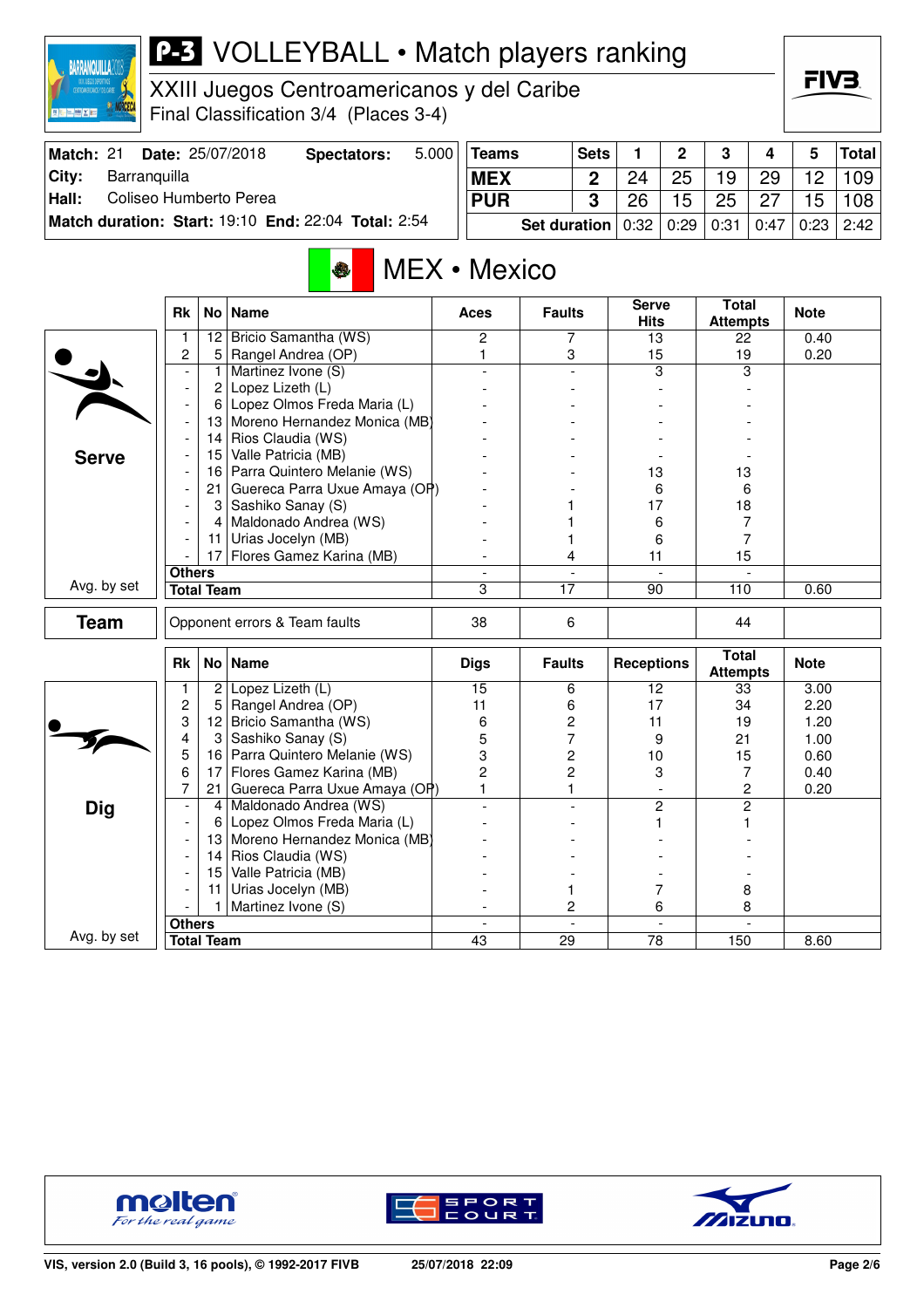

### **P-3** VOLLEYBALL • Match players ranking

XXIII Juegos Centroamericanos y del Caribe Final Classification 3/4 (Places 3-4)

| <b>Match: 21</b> |              | <b>Date: 25/07/2018</b> | <b>Spectators:</b>                                  | $5.000$ Teams |                                          | Sets |    | $\overline{2}$ | $\mathbf{3}$ | 4   | 5                | Total          |
|------------------|--------------|-------------------------|-----------------------------------------------------|---------------|------------------------------------------|------|----|----------------|--------------|-----|------------------|----------------|
| Citv:            | Barranquilla |                         |                                                     | <b>MEX</b>    |                                          | C    | 24 | 25             | 19           | -29 | 12 <sup>12</sup> | 109            |
| Hall:            |              | Coliseo Humberto Perea  |                                                     | <b>PUR</b>    |                                          | າ    | 26 | 15             | 25           | 27  | 15 <sup>15</sup> | 108            |
|                  |              |                         | Match duration: Start: 19:10 End: 22:04 Total: 2:54 |               | <b>Set duration</b> $0.32   0.29   0.31$ |      |    |                |              |     |                  | 0.47 0.23 2.42 |

## MEX • Mexico

|                         | <b>Rk</b>         | No <sub>1</sub>   | <b>Name</b>                   | Running<br><b>Sets</b> | <b>Faults</b>  | <b>Still</b><br><b>Sets</b> | <b>Total</b><br><b>Attempts</b> | <b>Note</b> |
|-------------------------|-------------------|-------------------|-------------------------------|------------------------|----------------|-----------------------------|---------------------------------|-------------|
|                         |                   | $\mathbf{3}$      | Sashiko Sanay (S)             | 32                     | 1              | 73                          | 106                             | 6.40        |
|                         | $\overline{c}$    | 1                 | Martinez Ivone (S)            | 9                      |                | 20                          | 29                              | 1.80        |
| $\mathbf{e}$            |                   | $\overline{c}$    | Lopez Lizeth (L)              |                        |                | 11                          | 11                              |             |
|                         |                   | 4                 | Maldonado Andrea (WS)         |                        |                |                             |                                 |             |
|                         |                   | 5                 | Rangel Andrea (OP)            |                        |                | 5                           | 5                               |             |
|                         |                   | 6                 | Lopez Olmos Freda Maria (L)   |                        |                |                             |                                 |             |
|                         |                   | 11                | Urias Jocelyn (MB)            |                        |                |                             |                                 |             |
| <b>Set</b>              |                   | 12                | Bricio Samantha (WS)          |                        |                | 2                           | 2                               |             |
|                         |                   | 13                | Moreno Hernandez Monica (MB)  |                        |                |                             |                                 |             |
|                         |                   | 14                | Rios Claudia (WS)             |                        |                |                             |                                 |             |
|                         |                   | 15 <sub>1</sub>   | Valle Patricia (MB)           |                        |                |                             |                                 |             |
|                         |                   | 16                | Parra Quintero Melanie (WS)   |                        |                |                             |                                 |             |
|                         |                   | 17 <sup>1</sup>   | Flores Gamez Karina (MB)      |                        |                |                             |                                 |             |
|                         |                   | 21                | Guereca Parra Uxue Amaya (OP) |                        |                |                             |                                 |             |
|                         | <b>Others</b>     |                   |                               |                        | $\blacksquare$ |                             |                                 |             |
| Avg. by set             | <b>Total Team</b> |                   | 41                            | 1                      | 112            | 154                         | 8.20                            |             |
|                         |                   |                   |                               |                        |                |                             |                                 |             |
|                         |                   |                   |                               |                        |                | <b>Serve</b>                | <b>Total</b>                    |             |
|                         | <b>Rk</b>         |                   | No Name                       | <b>Excellents</b>      | <b>Faults</b>  | <b>Receptions</b>           | <b>Attempts</b>                 | <b>Note</b> |
|                         | 1                 | 2 <sup>1</sup>    | Lopez Lizeth (L)              | 17                     | 1              | 6                           | 24                              | 66.67       |
|                         | $\overline{c}$    | 16                | Parra Quintero Melanie (WS)   | 12                     | 1              | 7                           | 20                              | 55.00       |
|                         | 3                 | 12                | Bricio Samantha (WS)          | 29                     | $\overline{c}$ | 19                          | 50                              | 54.00       |
|                         |                   | 1                 | Martinez Ivone (S)            |                        |                |                             |                                 |             |
|                         |                   | 3                 | Sashiko Sanay (S)             |                        |                |                             |                                 |             |
|                         |                   | 4                 | Maldonado Andrea (WS)         |                        |                |                             |                                 |             |
|                         |                   | 5                 | Rangel Andrea (OP)            |                        |                |                             |                                 |             |
|                         |                   | 6                 | Lopez Olmos Freda Maria (L)   |                        |                |                             |                                 |             |
| <b>Reception</b>        |                   | 11                | Urias Jocelyn (MB)            |                        |                |                             |                                 |             |
|                         |                   | 13                | Moreno Hernandez Monica (MB)  |                        |                |                             |                                 |             |
|                         |                   | 14                | Rios Claudia (WS)             |                        |                |                             |                                 |             |
|                         |                   | 15                | Valle Patricia (MB)           |                        |                |                             |                                 |             |
|                         |                   | 17                | Flores Gamez Karina (MB)      |                        |                |                             |                                 |             |
|                         |                   | 21                | Guereca Parra Uxue Amaya (OP) |                        |                |                             |                                 |             |
| Eff. %<br>Limit: 20.00% | <b>Others</b>     | <b>Total Team</b> |                               | 58                     | 4              | 32                          | 94                              | 57.45       |







FIV<sub>3</sub>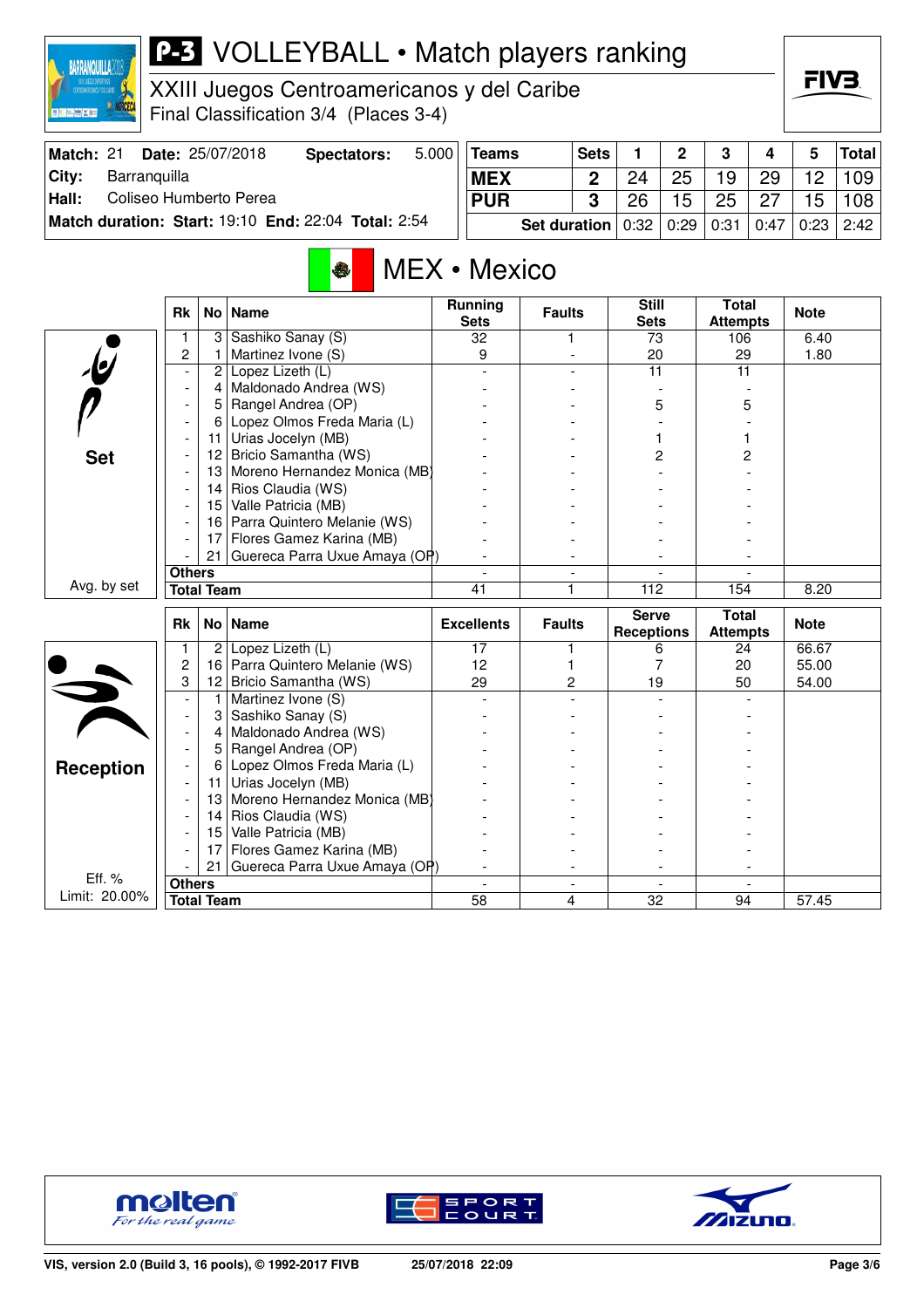| <b>BARRANQUILLA2018</b>         |                                                          |                            | <b>P-3</b> VOLLEYBALL • Match players ranking       |       |                          |                     |              |                 |      |                                 |      |              |       |
|---------------------------------|----------------------------------------------------------|----------------------------|-----------------------------------------------------|-------|--------------------------|---------------------|--------------|-----------------|------|---------------------------------|------|--------------|-------|
|                                 |                                                          |                            | XXIII Juegos Centroamericanos y del Caribe          |       |                          |                     |              |                 |      |                                 |      | FIV3.        |       |
|                                 |                                                          |                            |                                                     |       |                          |                     |              |                 |      |                                 |      |              |       |
|                                 |                                                          |                            | Final Classification 3/4 (Places 3-4)               |       |                          |                     |              |                 |      |                                 |      |              |       |
| Match: 21                       |                                                          |                            | Date: 25/07/2018<br><b>Spectators:</b>              | 5.000 | <b>Teams</b>             |                     | <b>Sets</b>  | 1               | 2    | 3                               | 4    | 5            | Total |
| City:<br>Barranquilla           |                                                          |                            |                                                     |       | <b>MEX</b>               |                     | $\mathbf{2}$ | 24              | 25   | 19                              | 29   | 12           | 109   |
| Hall:<br>Coliseo Humberto Perea |                                                          |                            |                                                     |       | <b>PUR</b>               |                     | 3            | 26              | 15   | 25                              | 27   | 15           | 108   |
|                                 |                                                          |                            | Match duration: Start: 19:10 End: 22:04 Total: 2:54 |       |                          | <b>Set duration</b> |              | 0:32            | 0:29 | 0:31                            | 0:47 | 0:23         | 2:42  |
|                                 |                                                          |                            |                                                     |       |                          |                     |              |                 |      |                                 |      |              |       |
|                                 |                                                          |                            |                                                     |       | <b>PUR • Puerto Rico</b> |                     |              |                 |      |                                 |      |              |       |
|                                 |                                                          |                            |                                                     |       |                          |                     |              |                 |      |                                 |      |              |       |
|                                 | <b>Rk</b>                                                | No <sub>1</sub>            | <b>Name</b>                                         |       | <b>Spikes</b>            | <b>Faults</b>       |              | <b>Shots</b>    |      | <b>Total</b><br><b>Attempts</b> |      | <b>Note</b>  |       |
|                                 | 1                                                        | 13                         | Ferrer Shirley (OP)                                 |       | 16                       | 5                   |              | 20              |      | 41                              |      | 39.02        |       |
|                                 | $\overline{c}$                                           | 17                         | Santos Noami (WS)                                   |       | 12                       | 10                  |              | 17<br>31        |      | 39<br>54<br>9                   |      | 30.77        |       |
|                                 | 3                                                        | 1                          | Santana Daly (WS)<br>Ortiz Neira (MB)               |       | 14<br>6                  | 9<br>1              |              |                 |      |                                 |      | 25.93        |       |
|                                 | $12 \,$<br>$\overline{a}$<br>Quesada Jennifer (MB)<br>10 |                            |                                                     | 4     |                          | 2                   | 2            |                 |      | 7                               |      |              |       |
|                                 |                                                          | 21                         | Victoria Pilar Marie (WS)                           |       |                          |                     | 4            |                 |      |                                 | 6    |              |       |
|                                 |                                                          | 18                         | Hernandez Alba (MB)                                 |       | 2                        |                     |              | 3               |      | 5                               |      |              |       |
| <b>Spike</b>                    |                                                          | 14                         | Valentin Natalia (S)                                |       |                          |                     |              |                 | 4    |                                 | 4    |              |       |
|                                 |                                                          | 11                         | Victoria Sofia (WS)                                 |       |                          |                     |              |                 | 2    |                                 | 3    |              |       |
|                                 |                                                          | Santos Raymariely (S)<br>4 |                                                     |       |                          |                     |              |                 |      | 2                               |      |              |       |
|                                 |                                                          | 2                          | Venegas Shara (L)                                   |       |                          |                     |              |                 |      |                                 |      |              |       |
|                                 |                                                          | 3                          | Leon Valeria A. (L)                                 |       |                          |                     |              |                 |      |                                 |      |              |       |
|                                 |                                                          | 8<br>19                    | Nogueras Jennifer (S)<br>Jusino Ana Sofia (MB)      |       |                          |                     |              |                 |      |                                 |      |              |       |
| Succ. %                         | <b>Others</b>                                            |                            |                                                     |       |                          |                     |              |                 |      |                                 |      |              |       |
| Limit: 15.00%                   |                                                          | <b>Total Team</b>          |                                                     |       | $\overline{56}$          | $\overline{33}$     |              | 81              |      | 170                             |      | 32.94        |       |
|                                 |                                                          |                            |                                                     |       | Kill                     |                     |              |                 |      | <b>Total</b>                    |      |              |       |
|                                 | Rk                                                       | No <sub>1</sub>            | <b>Name</b>                                         |       | <b>Blocks</b>            | <b>Faults</b>       |              | <b>Rebounds</b> |      | <b>Attempts</b>                 |      | <b>Note</b>  |       |
|                                 | 1                                                        | 17                         | Santos Noami (WS)                                   |       | 2                        | 1                   |              |                 | 5    | 8                               |      | 0.40         |       |
|                                 | 1<br>1                                                   | 12<br> 14                  | Ortiz Neira (MB)<br>Valentin Natalia (S)            |       | 2<br>2                   | 3                   |              |                 | 8    | 13<br>10                        |      | 0.40<br>0.40 |       |
|                                 | 1                                                        | 10                         | Quesada Jennifer (MB)                               |       | 2                        | 3<br>5              |              |                 | 5    |                                 |      | 0.40         |       |
|                                 | 5                                                        | 21                         | Victoria Pilar Marie (WS)                           |       | 1                        |                     |              | 6               |      | 13                              |      | 0.20         |       |
|                                 | 5                                                        |                            | Santana Daly (WS)                                   |       | 1                        | 4                   |              | 4               |      | 1<br>9                          |      | 0.20         |       |
|                                 |                                                          | 2                          | Venegas Shara (L)                                   |       |                          |                     |              |                 |      |                                 |      |              |       |
| <b>Block</b>                    |                                                          | 3                          | Leon Valeria A. (L)                                 |       |                          |                     |              |                 |      |                                 |      |              |       |
|                                 |                                                          |                            | Nogueras Jennifer (S)                               |       |                          |                     |              |                 |      |                                 |      |              |       |
|                                 |                                                          | 11                         | Victoria Sofia (WS)                                 |       |                          |                     |              |                 |      |                                 |      |              |       |
|                                 |                                                          | 19                         | Jusino Ana Sofia (MB)                               |       | 2                        |                     |              |                 |      |                                 |      |              |       |
|                                 |                                                          |                            | 18 Hernandez Alba (MB)                              |       |                          |                     |              |                 | 4    |                                 | 6    |              |       |
|                                 |                                                          | 4                          | 13 Ferrer Shirley (OP)<br>Santos Raymariely (S)     |       |                          | 2<br>3              |              | 3<br>3          |      | 5<br>6                          |      |              |       |
|                                 | <b>Others</b>                                            |                            |                                                     |       |                          |                     |              |                 |      |                                 |      |              |       |
| Avg. by set                     |                                                          | <b>Total Team</b>          |                                                     |       | 10                       | 23                  |              | 38              |      | 71                              |      | 2.00         |       |
|                                 |                                                          |                            |                                                     |       |                          |                     |              |                 |      |                                 |      |              |       |





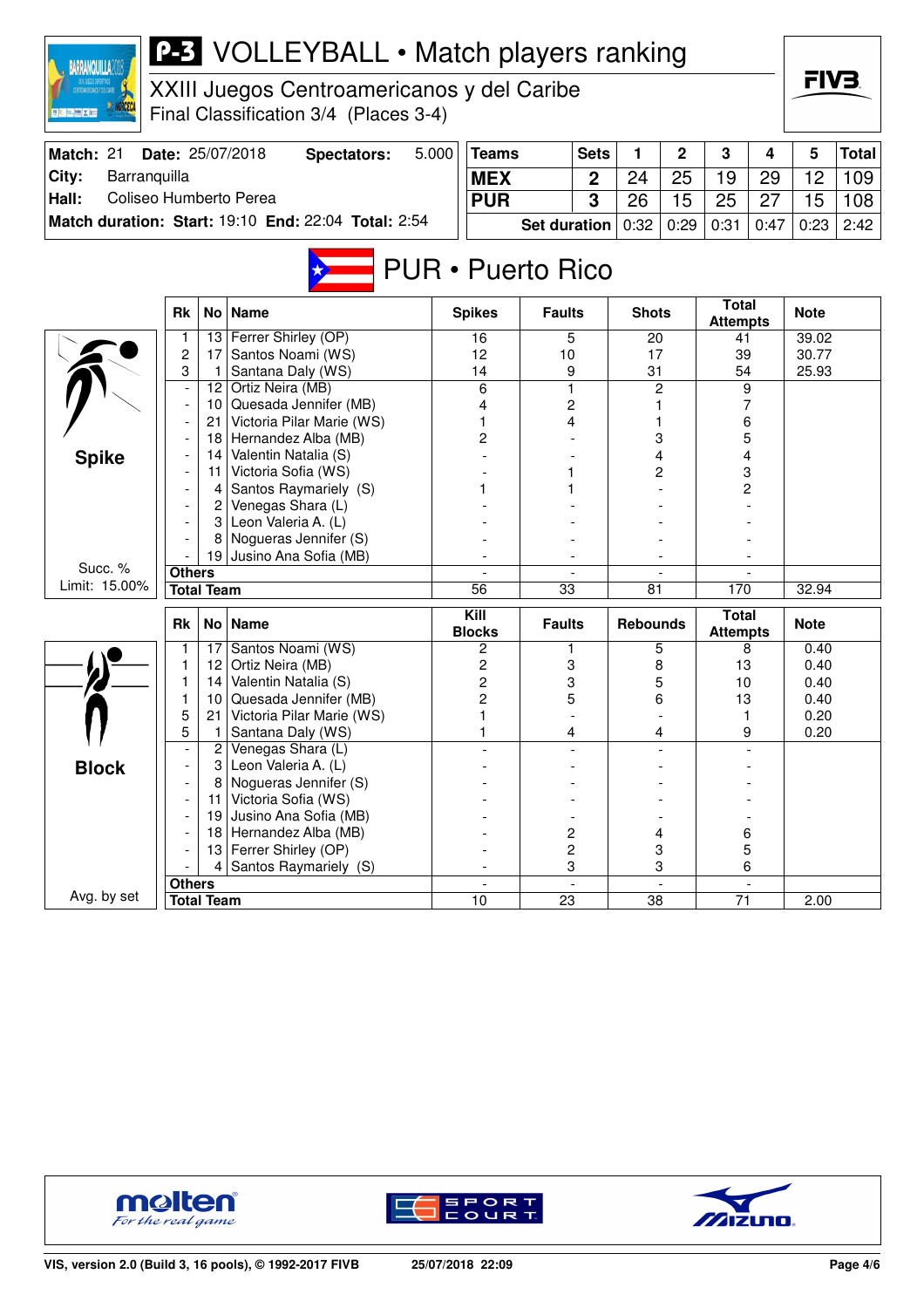| <b>BARRANQUILLA20</b>           |                                                               |                          | <b>P-3</b> VOLLEYBALL • Match players ranking       |                                                      |                             |                     |                                 |                          |             |                                 |                |                   |              |
|---------------------------------|---------------------------------------------------------------|--------------------------|-----------------------------------------------------|------------------------------------------------------|-----------------------------|---------------------|---------------------------------|--------------------------|-------------|---------------------------------|----------------|-------------------|--------------|
|                                 |                                                               |                          | XXIII Juegos Centroamericanos y del Caribe          |                                                      |                             |                     |                                 |                          |             |                                 |                | FIV3.             |              |
|                                 |                                                               |                          | Final Classification 3/4 (Places 3-4)               |                                                      |                             |                     |                                 |                          |             |                                 |                |                   |              |
| Match: 21                       |                                                               |                          | Date: 25/07/2018<br><b>Spectators:</b>              | 5.000                                                | <b>Teams</b>                |                     | <b>Sets</b>                     | 1                        | 2           | 3                               | 4              | 5                 | <b>Total</b> |
| City:<br>Barranquilla           |                                                               |                          |                                                     |                                                      | <b>MEX</b>                  |                     |                                 | 24                       | 25          | 19                              | 29             | 12                | 109          |
| Coliseo Humberto Perea<br>Hall: |                                                               |                          |                                                     |                                                      | <b>PUR</b>                  |                     | 3                               | 26                       | 15          | 25                              | 27             | 15                | 108          |
|                                 |                                                               |                          | Match duration: Start: 19:10 End: 22:04 Total: 2:54 |                                                      |                             | <b>Set duration</b> |                                 | 0:32                     | 0:29        | 0:31                            | 0:47           | 0:23              | 2:42         |
|                                 |                                                               |                          |                                                     |                                                      | <b>PUR</b> • Puerto Rico    |                     |                                 |                          |             |                                 |                |                   |              |
|                                 |                                                               |                          |                                                     |                                                      |                             |                     |                                 |                          |             |                                 |                |                   |              |
|                                 |                                                               | Aces<br>$\mathbf{2}$     | <b>Faults</b>                                       |                                                      | <b>Serve</b><br><b>Hits</b> |                     | <b>Total</b><br><b>Attempts</b> |                          | <b>Note</b> |                                 |                |                   |              |
|                                 | Ferrer Shirley (OP)<br>13<br>1                                |                          |                                                     |                                                      |                             |                     | $\overline{a}$                  | 12                       |             | 14                              |                | 0.40              |              |
|                                 | 1                                                             | 17<br>1                  | Santos Noami (WS)<br>Santana Daly (WS)              |                                                      | $\overline{c}$              |                     | 4                               | 14<br>21                 |             | 20<br>21                        |                | 0.40              |              |
|                                 |                                                               | 2                        | Venegas Shara (L)                                   |                                                      |                             |                     |                                 |                          |             |                                 |                |                   |              |
|                                 |                                                               |                          | 3 Leon Valeria A. (L)                               |                                                      |                             |                     |                                 |                          |             |                                 |                |                   |              |
| <b>Serve</b>                    |                                                               | 4                        | Santos Raymariely (S)                               |                                                      |                             |                     |                                 | 10                       |             | 10                              |                |                   |              |
|                                 |                                                               | 11                       | Victoria Sofia (WS)                                 |                                                      |                             |                     |                                 |                          |             |                                 |                |                   |              |
|                                 |                                                               | 14                       | Valentin Natalia (S)                                |                                                      |                             |                     |                                 |                          | 9           | 9                               |                |                   |              |
|                                 | 19 Jusino Ana Sofia (MB)<br>Victoria Pilar Marie (WS)<br>21 I |                          |                                                     |                                                      |                             |                     |                                 |                          |             |                                 |                |                   |              |
|                                 |                                                               | 10 Quesada Jennifer (MB) |                                                     |                                                      |                             | 2                   |                                 | 10                       |             | 12                              |                |                   |              |
|                                 |                                                               | 8                        | Nogueras Jennifer (S)                               |                                                      |                             | 1                   |                                 |                          | 4           | 5                               |                |                   |              |
|                                 |                                                               | 12                       | Ortiz Neira (MB)                                    |                                                      |                             | 3                   |                                 | 10                       |             | 13                              |                |                   |              |
|                                 |                                                               |                          | 18 Hernandez Alba (MB)                              |                                                      |                             |                     | 3                               |                          |             |                                 | 3              |                   |              |
|                                 | <b>Others</b>                                                 |                          |                                                     |                                                      |                             |                     |                                 |                          |             |                                 |                |                   |              |
| Avg. by set                     |                                                               | <b>Total Team</b>        |                                                     |                                                      | 4                           | $\overline{13}$     |                                 | 90                       |             | 107                             |                | 0.80              |              |
| <b>Team</b>                     |                                                               |                          | Opponent errors & Team faults                       |                                                      | 38                          | 9                   |                                 |                          |             | 47                              |                |                   |              |
|                                 | <b>Rk</b>                                                     |                          | No   Name                                           |                                                      | <b>Digs</b>                 | <b>Faults</b>       |                                 | <b>Receptions</b>        |             | <b>Total</b><br><b>Attempts</b> |                | <b>Note</b>       |              |
|                                 | ı                                                             | 2                        | Venegas Shara (L)                                   |                                                      | 25                          |                     | 6                               | 11                       |             | 42                              |                | $\overline{5.00}$ |              |
|                                 | $\boldsymbol{2}$                                              |                          | 13 Ferrer Shirley (OP)                              |                                                      | 11                          |                     | 5                               | 8                        |             | 24                              |                | 2.20              |              |
|                                 | 3<br>4                                                        | 1.<br>14                 | Santana Daly (WS)<br>Valentin Natalia (S)           |                                                      | 8<br>7                      |                     | 3<br>4                          | 12<br>11                 |             | 23<br>22                        |                | 1.60<br>1.40      |              |
|                                 | 5                                                             | 10                       | Quesada Jennifer (MB)                               |                                                      | 4                           |                     |                                 |                          |             |                                 | 5              | 0.80              |              |
|                                 | 6                                                             | 12                       | Ortiz Neira (MB)                                    |                                                      | 3                           |                     | 1                               |                          | 4           | 8                               |                | 0.60              |              |
|                                 | 6                                                             | 17                       | Santos Noami (WS)                                   |                                                      | 3                           |                     | 5                               | 12                       |             | 20                              |                | 0.60              |              |
| <b>Dig</b>                      | 8                                                             | 18                       | Hernandez Alba (MB)                                 |                                                      |                             |                     |                                 |                          | 1           |                                 | $\overline{c}$ | 0.20              |              |
|                                 | 8                                                             | 4                        | Santos Raymariely (S)                               |                                                      |                             |                     | 3                               |                          | 5           |                                 | 9              | 0.20              |              |
|                                 | $\overline{\phantom{a}}$                                      | 3                        | Leon Valeria A. (L)                                 |                                                      |                             |                     | $\overline{a}$                  |                          |             |                                 |                |                   |              |
|                                 | $\overline{\phantom{a}}$                                      | 8<br>11                  | Nogueras Jennifer (S)<br>Victoria Sofia (WS)        |                                                      |                             |                     |                                 |                          |             |                                 |                |                   |              |
|                                 |                                                               | 19                       | Jusino Ana Sofia (MB)                               |                                                      |                             |                     |                                 |                          |             |                                 |                |                   |              |
|                                 |                                                               | 21                       | Victoria Pilar Marie (WS)                           |                                                      |                             |                     |                                 |                          | 1.          |                                 | $\mathbf{1}$   |                   |              |
|                                 | <b>Others</b>                                                 |                          |                                                     | $\overline{\phantom{a}}$<br>$\overline{\phantom{a}}$ |                             |                     |                                 | $\overline{\phantom{a}}$ |             |                                 |                |                   |              |
| Avg. by set                     |                                                               | <b>Total Team</b>        |                                                     |                                                      | 63                          | $\overline{27}$     |                                 | 66                       |             | 156                             |                | 12.60             |              |